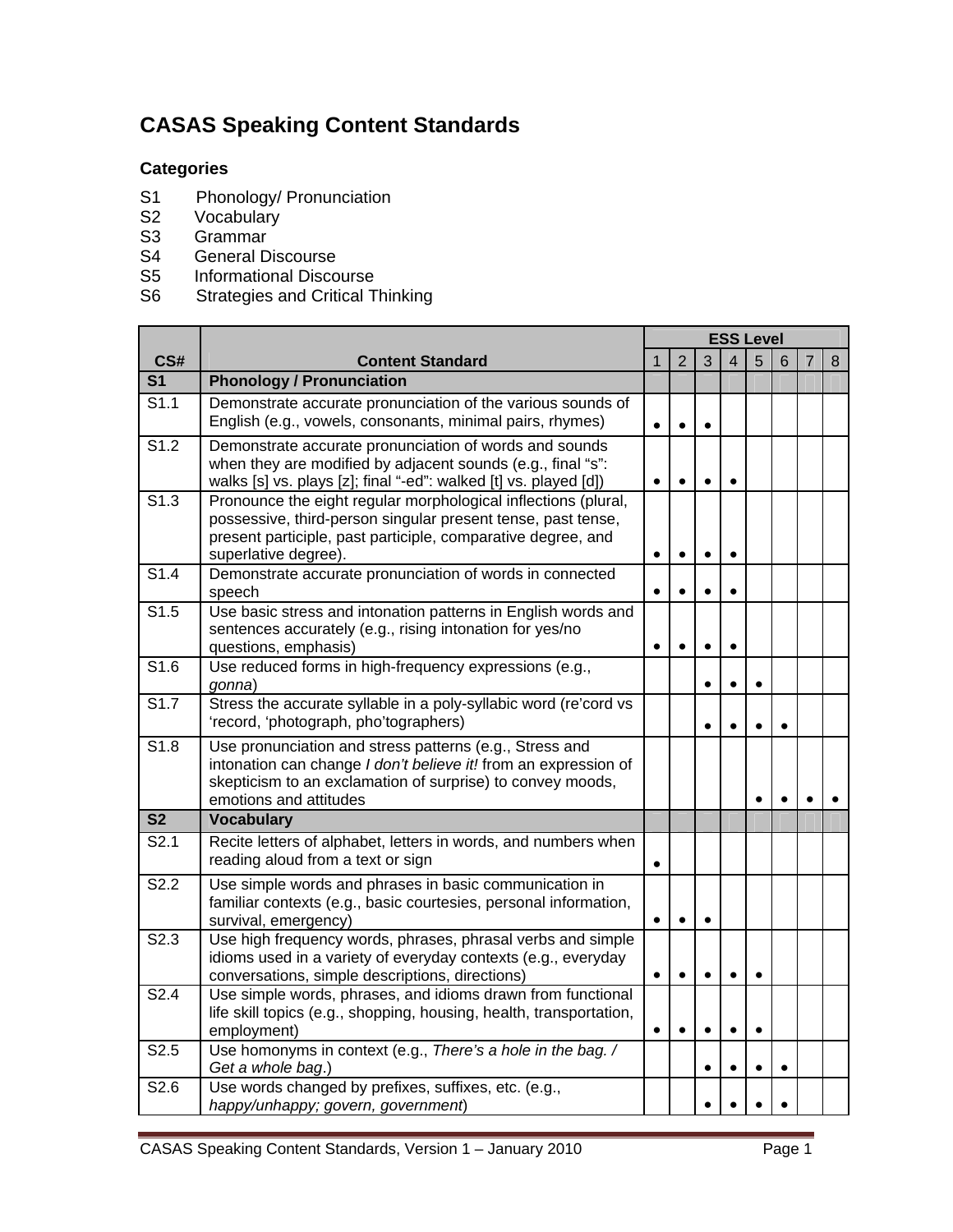|                  |                                                                                                                                                                                                                                                                                       | <b>ESS Level</b> |           |           |           |           |   |           |   |
|------------------|---------------------------------------------------------------------------------------------------------------------------------------------------------------------------------------------------------------------------------------------------------------------------------------|------------------|-----------|-----------|-----------|-----------|---|-----------|---|
| CS#              | <b>Content Standard</b>                                                                                                                                                                                                                                                               | $\mathbf{1}$     | 2         | 3         | 4         | 5         | 6 | 7         | 8 |
| S <sub>2.7</sub> | Demonstrate the ability to use standard and non-standard<br>forms appropriately (going to vs gonna, use of 'la' etc)                                                                                                                                                                  |                  |           |           | $\bullet$ |           |   |           |   |
| S2.8             | Use a wide range of vocabulary such as synonyms (e.g.,<br>doctor vs. physician), antonyms (e.g., concern vs.<br>indifference), precise terminology (e.g., home vs.<br>condominium), phrasal verbs and idioms (e.g., to be late vs.<br>running behind schedule) on a variety of topics |                  |           |           |           |           |   |           |   |
| S2.9             | Use specialized vocabulary (e.g., technical, academic)                                                                                                                                                                                                                                |                  |           |           |           |           |   |           |   |
| S3               | Grammar                                                                                                                                                                                                                                                                               |                  |           |           |           |           |   |           |   |
| S3.1             | Use basic grammar and structures with present tense verbs<br>and modals of high-frequency usage (e.g., to be, to do, to<br>need, to have, can)                                                                                                                                        | $\bullet$        |           |           |           |           |   |           |   |
| S3.2             | Use pronouns and follow pronouns across a statement (e.g.,<br>John lives with his mother.)                                                                                                                                                                                            | $\bullet$        |           |           |           |           |   |           |   |
| S3.3             | Use contracted forms                                                                                                                                                                                                                                                                  | $\bullet$        | $\bullet$ | $\bullet$ | $\bullet$ |           |   |           |   |
| S3.4             | Use imperative constructions                                                                                                                                                                                                                                                          | $\bullet$        |           | $\bullet$ | $\bullet$ |           |   |           |   |
| S3.5             | Use negative constructions                                                                                                                                                                                                                                                            | $\bullet$        |           |           | $\bullet$ |           |   |           |   |
| S3.6             | Produce simple questions (e.g., WH- & yes/no) and<br>statements                                                                                                                                                                                                                       | $\bullet$        |           |           | $\bullet$ |           |   |           |   |
| S3.7             | Use noun plurals                                                                                                                                                                                                                                                                      | $\bullet$        |           |           | $\bullet$ |           |   |           |   |
| S3.8             | Use the possessive form of nouns and pronouns                                                                                                                                                                                                                                         |                  |           |           | $\bullet$ |           |   |           |   |
| S3.9             | Use intermediate level grammar and structures (e.g., simple<br>past, modals, real conditional, present perfect, compound<br>simple sentences)                                                                                                                                         |                  |           |           | $\bullet$ | $\bullet$ |   |           |   |
| S3.10            | Use comparative forms of adjectives (e.g., faster, fastest)                                                                                                                                                                                                                           |                  |           | $\bullet$ | $\bullet$ | $\bullet$ |   |           |   |
| S3.11            | Use comparative forms of adverbs (e.g., more quickly, the<br>most quickly)                                                                                                                                                                                                            |                  |           |           | $\bullet$ |           |   |           |   |
| S3.12            | Use signal words and cohesive devices that give clues to<br>organization and content of message (e.g., first, then,<br>however, it's important that, well, anyway, that being said<br>$etc.$ )                                                                                        |                  |           |           |           |           |   |           |   |
| S3.13            | Use advanced grammar and structures (e.g., complex tenses,<br>all conditionals (real and unreal), passive voice, reported<br>speech, compound/complex sentences)                                                                                                                      |                  |           |           |           |           |   |           |   |
| S3.14            | Use a range of question types (e.g., embedded questions, tag<br>questions)                                                                                                                                                                                                            |                  |           |           |           |           |   |           |   |
| <b>S4</b>        | <b>General Discourse</b>                                                                                                                                                                                                                                                              |                  |           |           |           |           |   |           |   |
| S4.1             | Identify the context, audience, and purpose of speaking<br>(consider listener's perspective, cultural influences, social<br>norms etc). Take into account purpose, perspective, and<br>cultural influence of the listener while speaking                                              | $\bullet$        |           |           | $\bullet$ |           |   | $\bullet$ |   |
| S4.2             | Use format and structure suitable for purpose and audience                                                                                                                                                                                                                            |                  |           |           | ٠         |           |   |           |   |
| S4.3             | Present information/ideas concisely, logically and<br>persuasively                                                                                                                                                                                                                    |                  |           |           | ٠         |           |   |           |   |
| S4.4             | Use simple words in context of common, everyday situations                                                                                                                                                                                                                            | $\bullet$        | $\bullet$ |           |           |           |   |           |   |
| S4.5             | Use simple words and phrases drawn from learned topics                                                                                                                                                                                                                                | $\bullet$        |           |           |           |           |   |           |   |
| S4.6             | Engage in simple learned social exchanges (e.g., Hi, how are<br>you? Have a good weekend.)                                                                                                                                                                                            | $\bullet$        |           |           |           |           |   |           |   |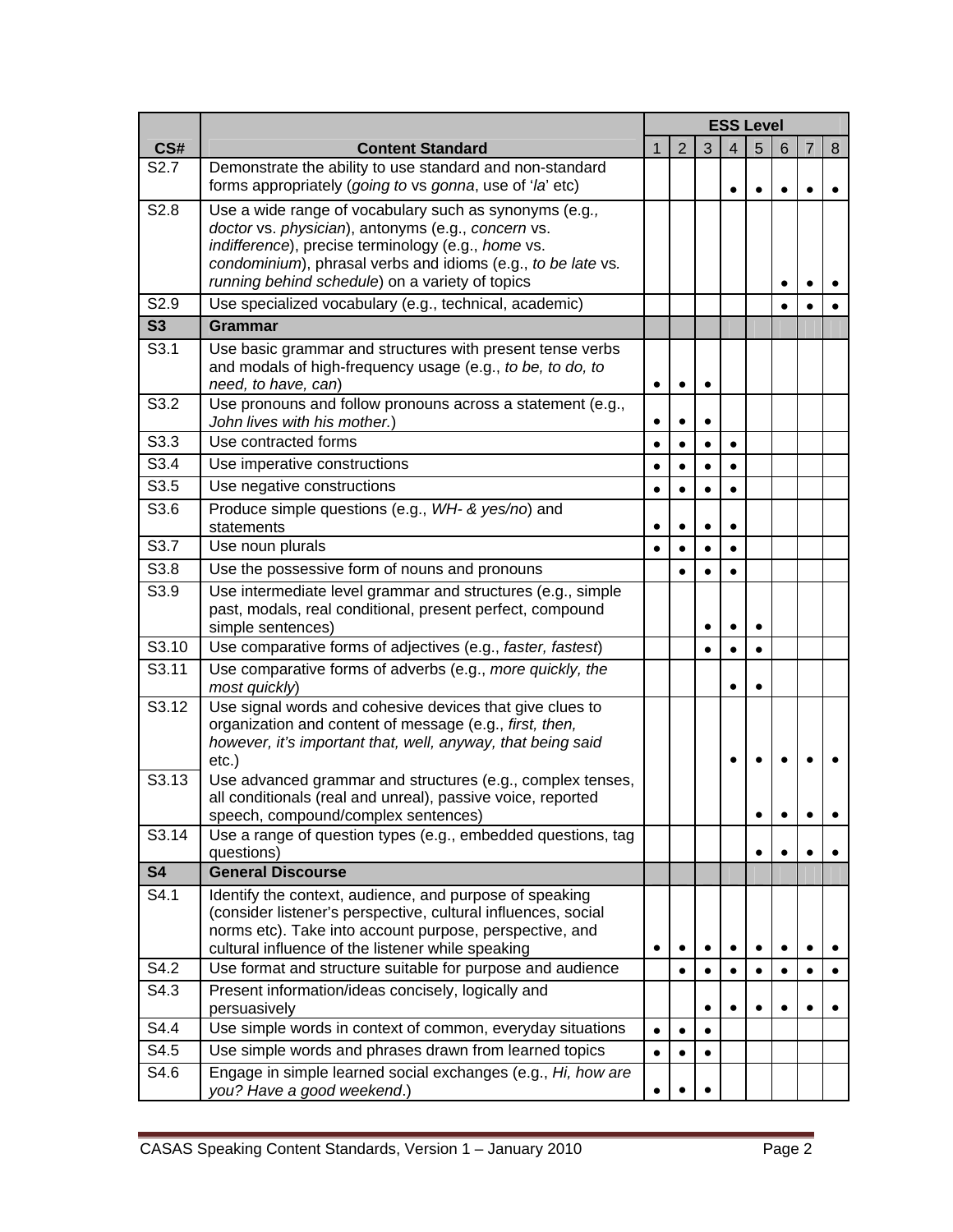|                          |                                                                                                                                 | <b>ESS Level</b> |                |   |           |   |   |           |   |
|--------------------------|---------------------------------------------------------------------------------------------------------------------------------|------------------|----------------|---|-----------|---|---|-----------|---|
| CS#                      | <b>Content Standard</b>                                                                                                         | $\mathbf{1}$     | $\overline{2}$ | 3 | 4         | 5 | 6 | 7         | 8 |
| S4.7                     | Use simple requests for repetition or simple clarification                                                                      | $\bullet$        |                |   |           |   |   |           |   |
| S4.8                     | Engage in simple conversations (ask about personal                                                                              |                  |                |   |           |   |   |           |   |
|                          | information e.g., name, address, phone number, including<br>wh- questions)                                                      | $\bullet$        |                |   |           |   |   |           |   |
| S4.9                     | Express simple states and feelings.                                                                                             | $\bullet$        |                |   | $\bullet$ |   |   |           |   |
| S4.10                    | Use abbreviated forms of speech (e.g., Want some?)                                                                              |                  |                |   |           |   |   |           |   |
| S4.11                    | Engage in brief non-face-to-face communication (e.g., short                                                                     |                  |                |   |           |   |   |           |   |
|                          | phone calls, personal messages)                                                                                                 |                  |                |   |           |   |   |           |   |
| S4.12                    | Speak extensively in a social narrative context (e.g., a<br>description of weekend activities)                                  |                  |                |   | $\bullet$ |   |   |           |   |
| S4.13                    | Use fillers and place holders in speech (e.g., Um, You know,<br>Like) where necessary                                           |                  |                |   |           |   |   |           |   |
| S4.14                    | Engage in extended conversations                                                                                                |                  |                |   |           |   |   |           |   |
| S4.15                    | Use communicative function of speech (e.g., polite<br>disagreement such as Do you really think so?)                             |                  |                |   |           |   |   |           |   |
| S4.16                    | Participate in extended or detailed non-face-to-face                                                                            |                  |                |   |           |   |   |           |   |
|                          | communication (e.g., phone calls, messages,                                                                                     |                  |                |   |           |   |   |           |   |
|                          | announcements, radio broadcasts)                                                                                                |                  |                |   |           |   |   |           |   |
| S4.17                    | Convey humor, jokes, irony                                                                                                      |                  |                |   |           |   |   |           |   |
| S <sub>5</sub>           | <b>Informational Discourse</b>                                                                                                  |                  |                |   |           |   |   |           |   |
| $\overline{\text{S5.1}}$ | Use short emergency warnings and commands (e.g., Stop!<br>Wait!)                                                                | $\bullet$        |                |   |           |   |   |           |   |
| S5.2                     | Convey brief messages (e.g., Your husband called. Ms.<br>Tan wants to see you right away.)                                      |                  |                |   | $\bullet$ |   |   |           |   |
| S5.3                     | Communicate brief non-face-to-face messages or<br>announcements (e.g., The store will close in ten minutes.)                    |                  |                |   | $\bullet$ |   |   |           |   |
| S5.4                     | Convey simple single-step instructions, explanations, and<br>directions (e.g., Turn off the lights. Put the boxes in the back.) |                  |                |   | $\bullet$ |   |   |           |   |
| S5.5                     | Convey multi-step instructions and directions (e.g., Turn off<br>the lights when you leave and lock the door.)                  |                  |                |   | $\bullet$ |   |   |           |   |
| S5.6                     | Convey detailed instructions, explanations and directions in a                                                                  |                  |                |   |           |   |   |           |   |
|                          | range of contexts (e.g., specialized contexts such as<br>workplace procedures, operating instructions)                          |                  |                |   |           |   |   |           |   |
| S5.7                     | Use strategies to give suggestions or requests tentatively or<br>indirectly (e.g., Why don't you ? You may want to)             |                  |                |   |           |   |   | $\bullet$ |   |
| S5.8                     | Give an extended discourse on a topic of special interest<br>(e.g., lectures, speeches, presentations))                         |                  |                |   |           |   |   | $\bullet$ |   |
| S5.9                     | Convey details of descriptive and factual material in narrative<br>form (e.g., lectures, business presentations)                |                  |                |   |           |   |   | $\bullet$ |   |
| S5.10                    | Create a detailed non-face-to-face communication in a wide                                                                      |                  |                |   |           |   |   |           |   |
|                          | range of contexts (e.g., teleconferences, recorded lectures,<br>workplace instructions)                                         |                  |                |   |           |   |   | $\bullet$ |   |
| <b>S6</b>                | <b>Strategies and Critical Thinking</b>                                                                                         |                  |                |   |           |   |   |           |   |
| S6.1                     | Paraphrase information for clarification                                                                                        |                  |                | ٠ | $\bullet$ |   |   | $\bullet$ |   |
| S6.2                     | Use voice qualities (i.e., pace, volume, tone and stress) to<br>emphasize and clarify speech                                    |                  |                |   |           |   |   |           |   |
| S6.3                     | Communicate the topic, main idea or gist while speaking                                                                         |                  |                |   |           |   |   |           |   |